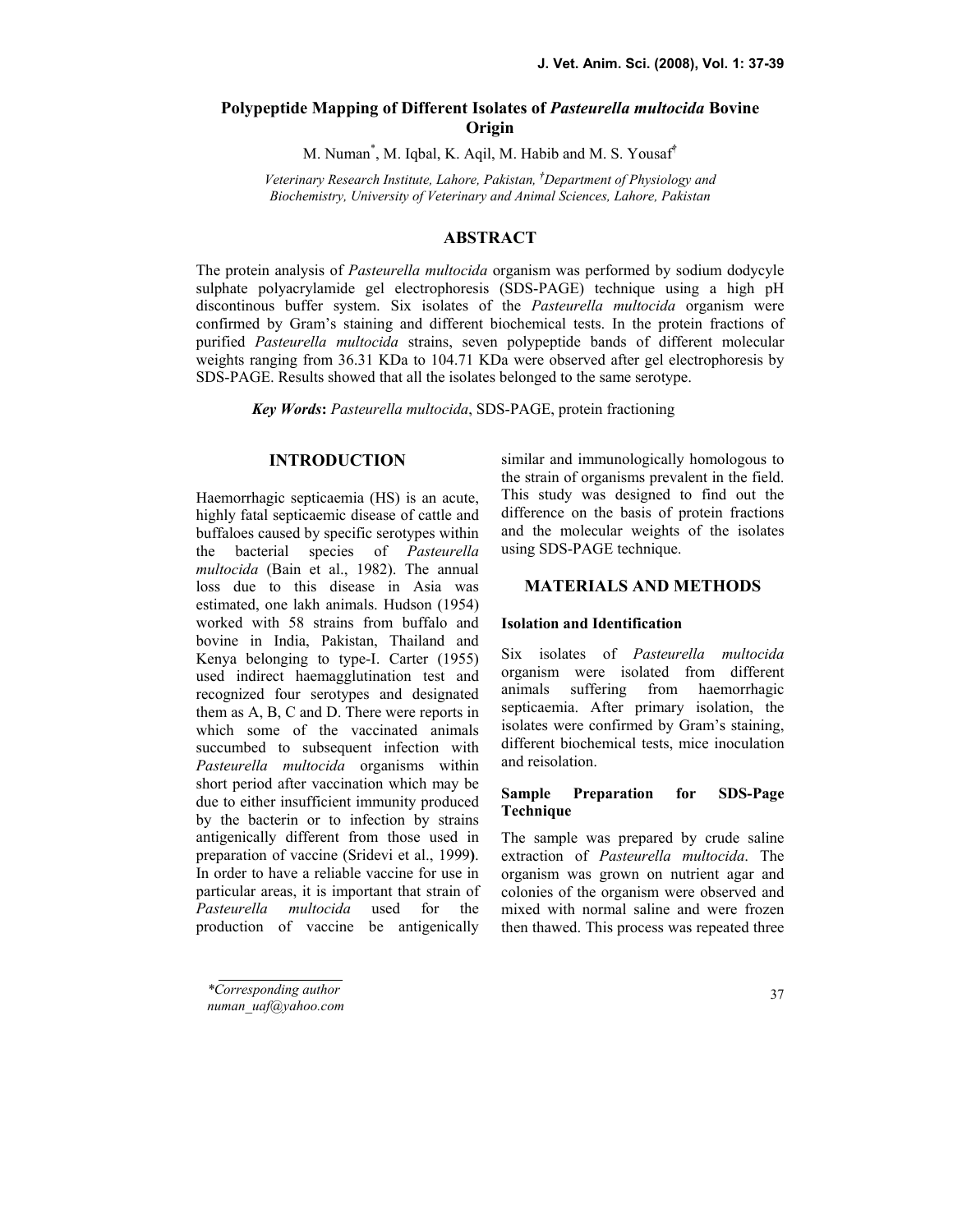times in order to lyse the cells. The prepared sample was mixed with 2x-treatment buffer (0.125M Tris-cl pH 6.8, 4% SDS, 20% glycerol, 10% 2-mercaptethanol) and boiled for three minutes. The sample was centrifuged



Figure 1 Polypeptide mapping of different isolates of Pasteurella multocida bovine origin

at 1500 rpm for 5 minutes. Supernatant was collected and loaded on the gel with standard markers of molecular weights ranging from 10 KDa to 200 KDa (Fermentas ).

Electrophoresis: Sodium dodycyle sulphate polyacrylamide gel electrophoresis technique was performed with discontinous buffer system in vertical fashion as described by Laemmli (1970) using standard markers. Briefly, outer membrane proteins were analyzed using 5% stacking gel and 15% separating gel. The protein concentration in the sample was adjusted at  $15{\text -}20 \mu g/\mu L$  and an amount of 15µL sample was mixed with 1 µL of bromopenol blue and loaded in gel. Molecular weight marker was also loaded in separate well and electrophoresis was performed by applying 30 mA constant current and 200 V for 45 minutes. For resolving gel 8.8 pH, for stacking gel 6.8 pH and for tank/running buffer 8.3 pH was achieved by adding solutions of NaOH and/or HCl. Separating gel was placed in staining solution over night. Next day staining solution was replaced with destaining solution and left for 5-6 hrs at

constant shaking. Gel was rinsed with distilled water and photographed in white light. A graph was plotted between Rf value and log of molecular weight to determine approximate molecular weight of proteins.

## **RESULTS AND DISCUSSION**

For the analysis of proteins of different isolates of Pasteurella multocida organism, SDS-PAGE was run and the gel obtained after analysis was stained with coomassie brilliant blue dye. By this technique different polypeptides of the organism's proteins were observed as shown in Figure 1. The protein profiles of Pasteurella multocida whole cell isolates revealed seven bands on SDS-PAGE analysis i.e. 36.31, 51.29, 60.26, 69.18, 77.62, 85.11, and 104.71 KDa, among which 51.29 and 36.31 KDa bands were thick and recognized as major bands. In this study a band of 60.26 KDa was reported that is in agreement with the results of (Sridevi et al., 1999) who described 13 bands of Pasteurella multocida whole cell on SDS-PAGE analysis among which 61.27 KDa and 26 KDa bands were major bands. Similarly 5-6 main protein bands with molecular weights of 27, 32, 35, 37 and 44 KDa were observed by (Johnson et al., 1989) when they performed SDS-PAGE of Indonesian vaccine strain, our results also showed 36.31 KDa band as a major band. Studies of Lee et al. (1991) with different strains of Pasteurella multocida suggested that there were no serotype specific band patterns with regard to protein and carbohydrate moieties of avian isolates on SDS-PAGE, our studies also revealed similar results in Pasteurella multocida organism of bovine origin. Dabo et al. (1997) found eight major outer membrane proteins having two major proteins of 35 KDa and 46 KDa molecular weights by SDS-PAGE analysis of bovine Pasteurella multocida isolated from cattle and pig sources. Pati et al. (1996) observed ten polypeptide bands having molecular weights 88 KDa to 25 KDa, among these 44.37 KDa